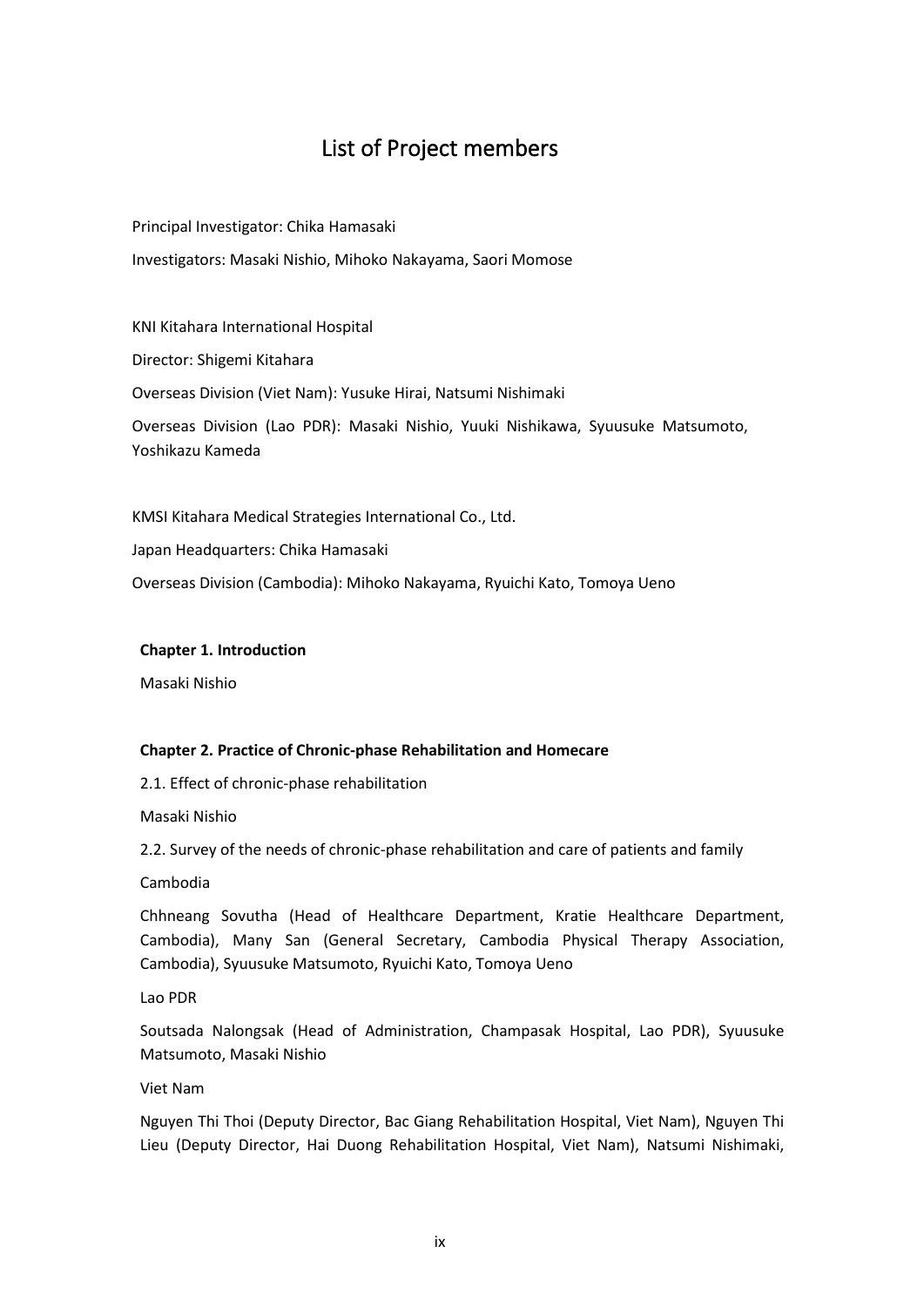Yusuke Hirai

2.3. Field survey on current practices of chronic-phase rehabilitation Yusuke Hirai, Tomoya Ueno, Syuusuke Matsumoto 2.4. Case studies of chronic-phase rehabilitation in the Kitahara style Cases in Cambodia Tomoya Ueno, Ryuichi Kato Cases in the Lao PDR Phouvong Keohavong (Head of Rehabilitation Department, Mittaphab Hospital, Lao PDR), Syuusuke Matsumoto, Masaki Nishio

Cases in Viet Nam

Yusuke Hirai, Natsumi Nishimaki

## **Chapter 3. Nutrition Management and Promotion of Healthy Food**

Mami Ito, Mihoko Nakayama

3.1. Awareness survey on the actual conditions of dietary habits and nutrition management

Mami Ito, Mihoko Nakayama

3.2. Nutritional support at hospitals in Cambodia, Lao PDR, and Viet Nam

Mami Ito, Mihoko Nakayama

3.3. Capacity building of the human resources for nutritional management

Mami Ito, Mihoko Nakayama

3.4. Other activities to promote nutritional management and healthy food

Mami Ito, Mihoko Nakayama

#### **Chapter 4. Conclusions and Recommendations**

Chika Hamasaki, Mihoko Nakayama, Yoshikazu Kameda

Appendix 1. Evaluation indicators

Tomoya Ueno

Appendix 2. Training of chronic-phase rehabilitation personnel in Japan

Yuuki Nishikawa, Syuusuke Matsumoto

Appendix 3. Staff education and outreach activities